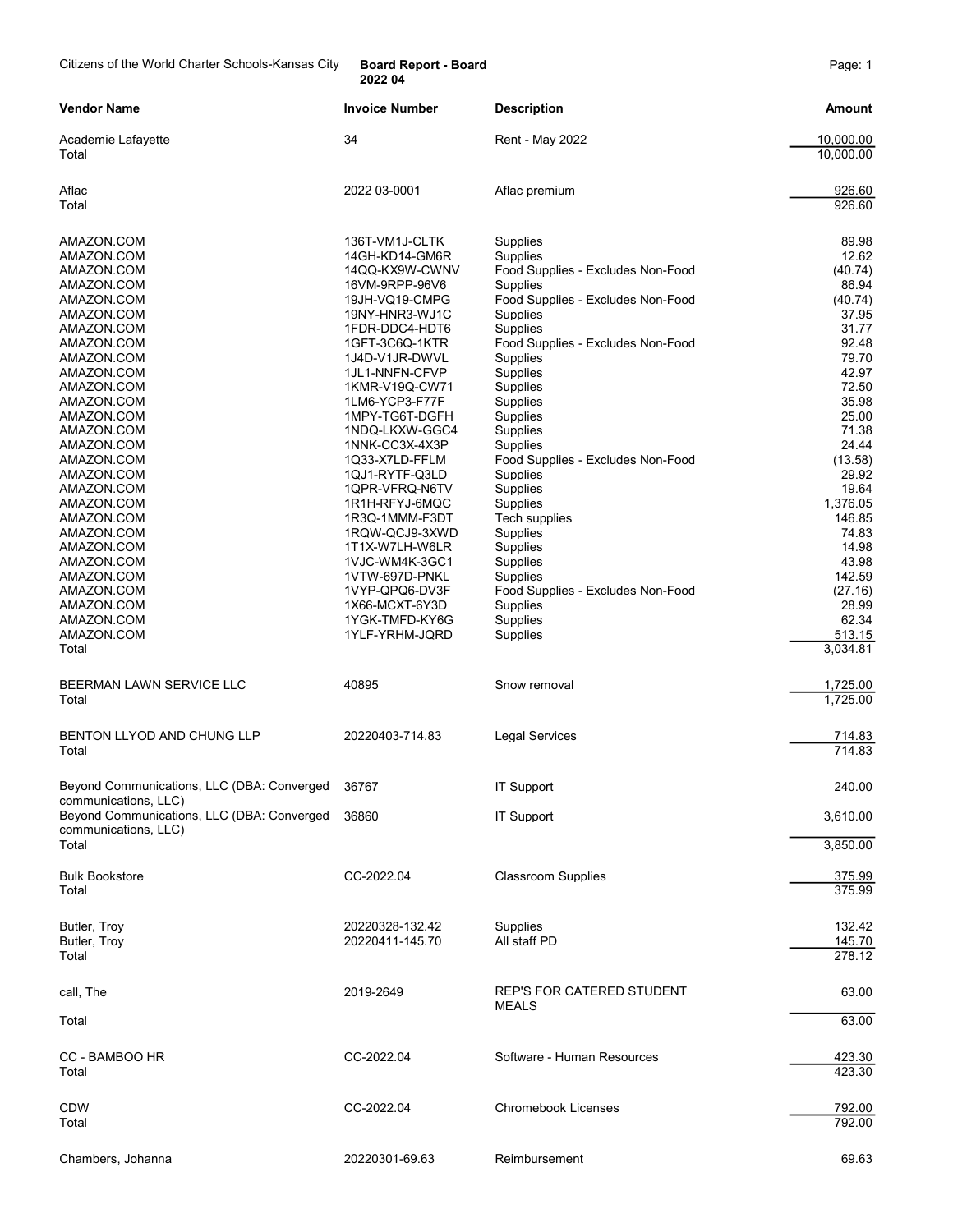| <b>CHEMAQUA</b><br><b>CHEMAQUA</b><br>Total                                                                               | 7721784<br>7760694                   | <b>Water and Sewer</b><br><b>Water and Sewer</b>                                                | 612.62<br>612.62<br>1,225.24                             |
|---------------------------------------------------------------------------------------------------------------------------|--------------------------------------|-------------------------------------------------------------------------------------------------|----------------------------------------------------------|
| Cigna healthcare<br>Total                                                                                                 | 2022 04-0001                         | Medical premium                                                                                 | 32,578.85<br>32,578.85                                   |
| CLEANING CONNECTION, THE<br>Total                                                                                         | 11166                                | Cleaning - April                                                                                | 12,594.00<br>12,594.00                                   |
| CONSOLIDATED COMMUNICATIONS<br>Total                                                                                      | 20220325-517.23                      | Communication                                                                                   | 517.23<br>517.23                                         |
| <b>Cornerstones of Care</b><br>Total                                                                                      | 20220413-7920.00                     | SPED Tuition - March 2022                                                                       | 7,920.00<br>7,920.00                                     |
| COSTCO<br>Total                                                                                                           | CC-2022.04                           | <b>Classroom Supplies</b>                                                                       | 186.19<br>186.19                                         |
| Dana Coleman Consulting<br>Dana Coleman Consulting<br>Total                                                               | 208<br>216                           | Onboarding PD Planning<br><b>Onboarding PD Planning</b>                                         | 437.50<br>1,618.75<br>2,056.25                           |
| Design Mechanical Inc<br>Design Mechanical Inc<br>Total                                                                   | 197351<br>197355                     | Repairs and Maintenance<br>Repairs and Maintenance                                              | 462.00<br>6,127.37<br>6,589.37                           |
| DIVISION OF EMPLOYMENT SECURITY<br>Total                                                                                  | 20220322-71.32                       | Q4-2021 unemployment claims                                                                     | $\frac{71.32}{71.32}$                                    |
| Donovan, Lauren                                                                                                           | 20220412-77.82                       | Teacher Pay Teacher Resources<br>September                                                      | 77.82                                                    |
| Total                                                                                                                     |                                      |                                                                                                 | 77.82                                                    |
| <b>DS Bus Liines</b><br><b>DS Bus Liines</b><br>Total                                                                     | 20220308-288.75<br>20220315-302.50   | Trip 3/2/22<br>Trip 3/9/22                                                                      | 288.75<br>302.50<br>591.25                               |
| <b>EDOPS</b><br>Total                                                                                                     | 101756                               | Finance & Data Services - April                                                                 | 10,000.00<br>10,000.00                                   |
| <b>EMPLOYERS ASSURANCE</b><br>Total                                                                                       | 2022 04-0001                         | Workman's comp                                                                                  | 1,598.75<br>1,598.75                                     |
| <b>EVERGY</b><br>Total                                                                                                    | 2022 04-0001                         | Electricity                                                                                     | 5,712.07<br>5,712.07                                     |
| EyeMed<br>Total                                                                                                           | 2022 04-0001                         | Vision premium                                                                                  | 340.40<br>340.40                                         |
| <b>Flexible Educators</b><br><b>Flexible Educators</b><br><b>Flexible Educators</b><br><b>Flexible Educators</b><br>Total | 251932<br>252086<br>252256<br>252472 | Sub 3/13/22<br>Sub 3/6/22<br>Sub 3/20/22<br>Sub 4/3/22                                          | 1,054.00<br>2,108.00<br>2,766.75<br>1,457.00<br>7,385.75 |
| Google LLC<br>Total                                                                                                       | CC-2022.04                           | Domain Fee                                                                                      | 53.15<br>53.15                                           |
| Grandview R-II MOVA<br>Grandview R-II MOVA<br>Grandview R-II MOVA<br>Total                                                | 31182<br>31183<br>31184              | virtual school March 28, 2022<br>virtual school March 28, 2022<br>virtual school March 28, 2022 | 650.48<br>650.48<br>650.48<br>1,951.44                   |
| Guin Mundorf LLC                                                                                                          | 20220228-416.50                      | <b>Legal Services</b>                                                                           | 416.50                                                   |

Total 69.63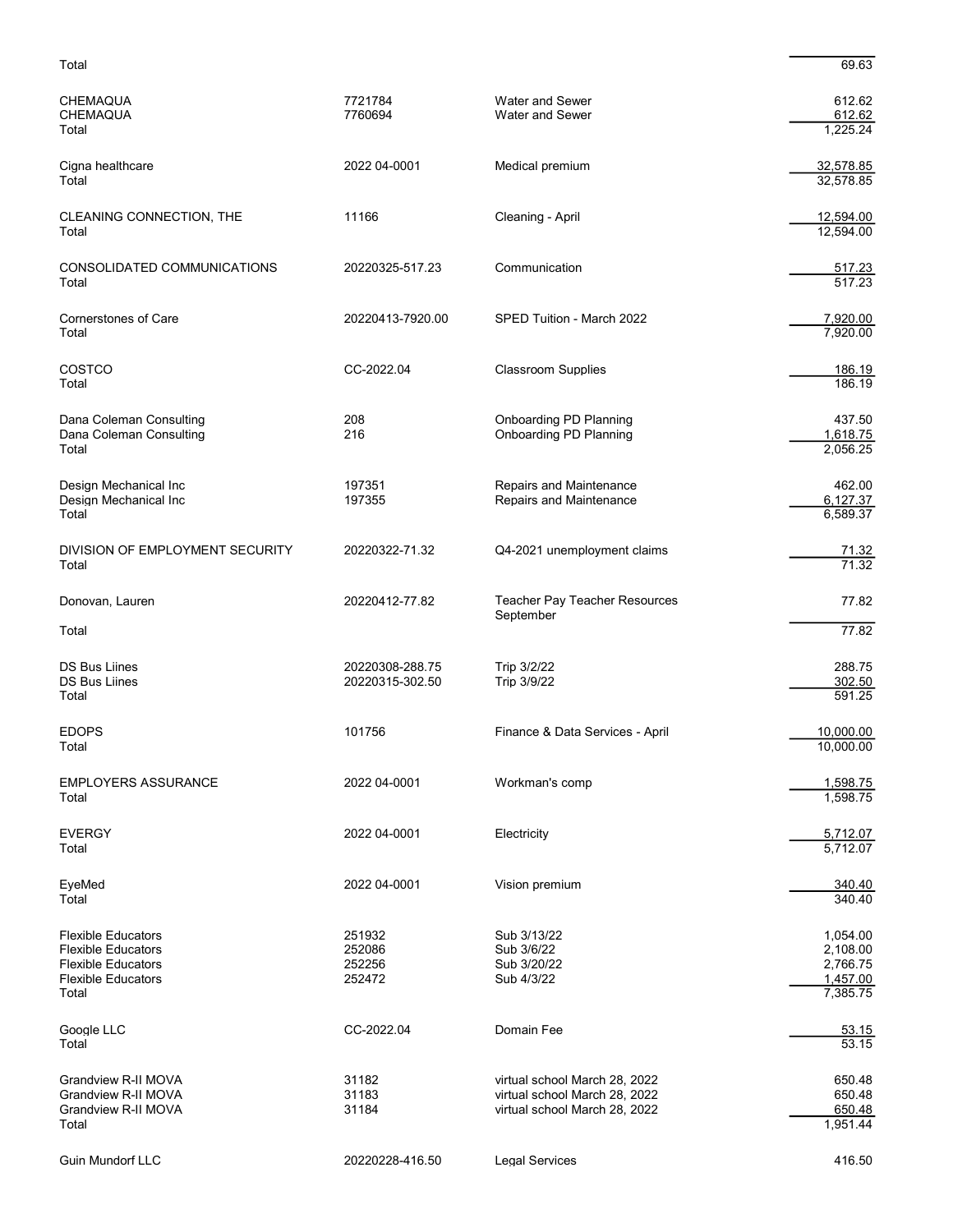```
Total 416.50
```

| Hawaiian Bros<br>Total                                                                                                                                                        | CC-2022.04                             | <b>Staff Relations - Food for Conferences</b>                                                                     | 760.42<br>760.42                                                                     |
|-------------------------------------------------------------------------------------------------------------------------------------------------------------------------------|----------------------------------------|-------------------------------------------------------------------------------------------------------------------|--------------------------------------------------------------------------------------|
| Hoot Reading Inc.                                                                                                                                                             | <b>INV-0066</b>                        | Hoot Reading/Lead ToRead Program (2 of<br>2                                                                       | 11,540.00                                                                            |
| Total                                                                                                                                                                         |                                        |                                                                                                                   | 11,540.00                                                                            |
| IFF QUALITY SEATS-BROADWAY, LLC<br>Total                                                                                                                                      | 70                                     | <b>MAY 2022 RENT</b>                                                                                              | 39,089.50<br>39,089.50                                                               |
| Indeed<br>Total                                                                                                                                                               | CC-2022.04                             | <b>Staff Recruitment - Online Posting</b>                                                                         | 553.40<br>553.40                                                                     |
| Janssen Glass<br>Total                                                                                                                                                        | S-213208                               | Repairs and Maintenance                                                                                           | 924.07<br>924.07                                                                     |
| Japanese Amer Natl Mus<br>Total                                                                                                                                               | CC-2022.04                             | <b>Classroom Supplies</b>                                                                                         | 36.95<br>36.95                                                                       |
| Jarrett, Lindsey<br>Total                                                                                                                                                     | 20220328-76.61                         | Beads for St. Patricks Day Parade                                                                                 | 76.61<br>76.61                                                                       |
| Joe Joe's Catering<br>Joe Joe's Catering<br>Joe Joe's Catering<br>Joe Joe's Catering<br>Joe Joe's Catering<br>Joe Joe's Catering<br>Total                                     | 147<br>148<br>149<br>150<br>152<br>156 | Food 2-14 to 2-25<br>Food 2/28 -3/4<br>Food 3/7 -3/11<br>Food 3/14-3/25/22<br>Food 3/28-4/1/22<br>Food 4/3-4/8/22 | 12,684.75<br>10,656.25<br>6,245.50<br>8,284.00<br>10,086.25<br>7,853.00<br>55,809.75 |
| Kaiser-Caplan, Nancy<br>Total                                                                                                                                                 | 20220401-950.00                        | Consulting                                                                                                        | 950.00<br>950.00                                                                     |
| Kansas City Community Garden<br>Total                                                                                                                                         | CC-2022.04                             | <b>Classroom Supplies</b>                                                                                         | 2.16<br>2.16                                                                         |
| <b>KC</b> Water<br><b>KC</b> Water<br>Total                                                                                                                                   | 20220322-165.58<br>CC-2022.04          | Water and Sewer<br>Water (Utilities)                                                                              | 165.58<br>432.62<br>598.20                                                           |
| Lexington Plumbing and Heating Company<br>Lexington Plumbing and Heating Company<br>Lexington Plumbing and Heating Company<br>Lexington Plumbing and Heating Company<br>Total | 123017<br>123396<br>123662<br>123714   | Repairs and Maintenance<br>Repairs and Maintenance<br>Repairs and Maintenance<br>Repairs and Maintenance          | 135.00<br>352.00<br>135.00<br>245.00<br>867.00                                       |
| <b>Mad Robin Music</b><br>Total                                                                                                                                               | CC-2022.04                             | <b>Classroom Supplies</b>                                                                                         | 90.00<br>90.00                                                                       |
| Midwest Elevator Co., Inc.<br>Midwest Elevator Co., Inc.<br>Total                                                                                                             | 117248<br>117298                       | Repairs and Maintenance<br>Repairs and Maintenance                                                                | 160.32<br>414.80<br>575.12                                                           |
| Missouri School Board Association<br>Total                                                                                                                                    | INV-04569-Z5J3M7                       | Medicaid fee Q4-21                                                                                                | 1,203.88<br>1,203.88                                                                 |
| Nurture Vision, LLC<br>Total                                                                                                                                                  | 20220411-1253.78                       | TEACHER OF THE VISUALLY IMPAIRED                                                                                  | 1,253.78<br>1,253.78                                                                 |
| <b>Office Products Alliance</b><br><b>Office Products Alliance</b><br>Total                                                                                                   | 305844-0<br>306179-0                   | Supplies<br>Supplies                                                                                              | 1,094.08<br>547.04<br>1,641.12                                                       |
| OTTEN, KAYE<br>Total                                                                                                                                                          | 56                                     | <b>Functional Behavioral Assessment</b>                                                                           | 1,000.00<br>1,000.00                                                                 |